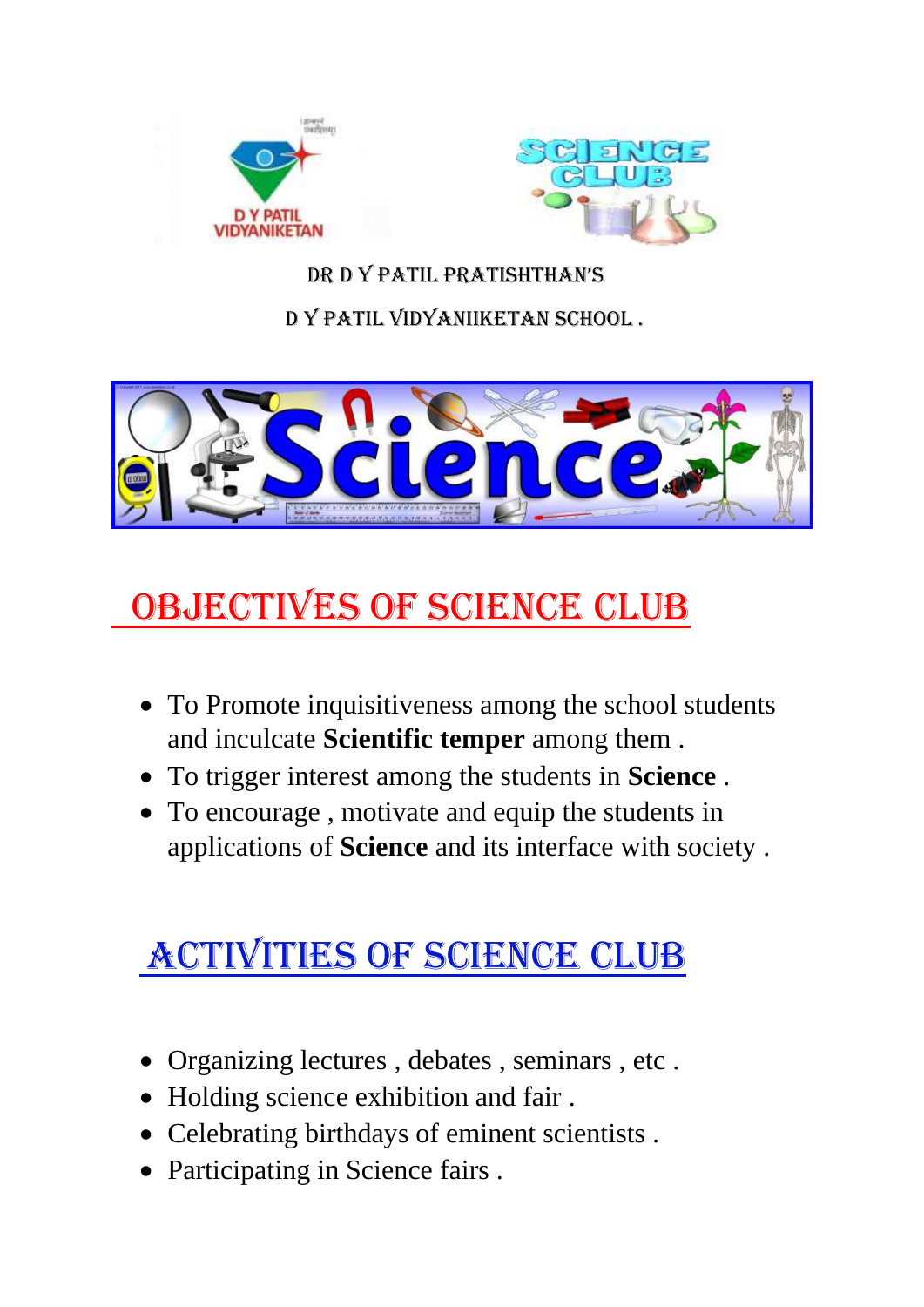- Preparing of charts, models.
- Displaying science news .
- General reading of science literature .
- Field trips .

\*\*\*\*\*\*\*\*\*\*\*\*\*\*@@@@@@@@@@@@\*\*\*\*\*\*\*\*\*\*\*\*\*\*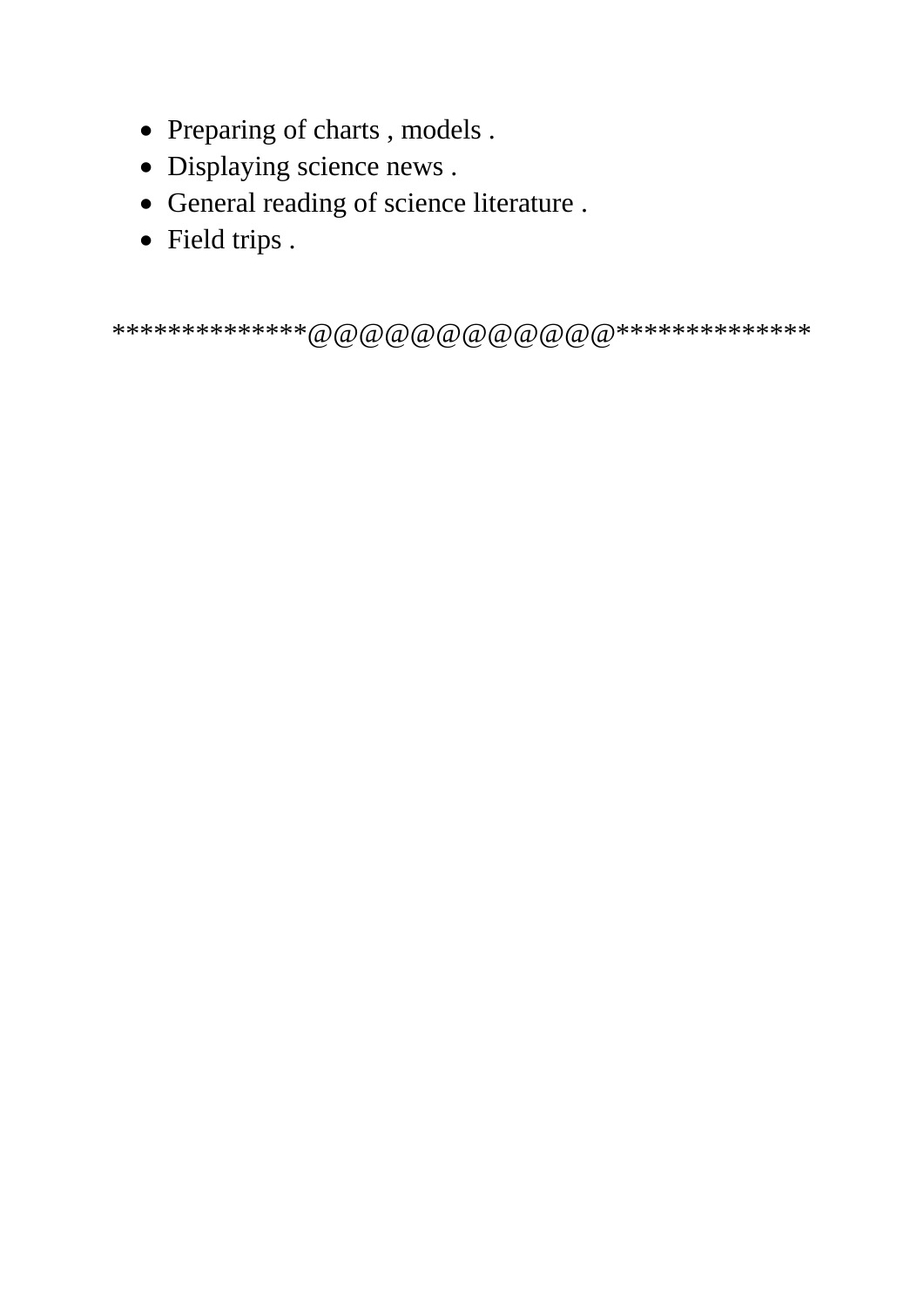# LIST OF STUDENTS FOR SCIENCE CLUB ACTIVITIES :

| <b>NAME OF STUDENTS</b> | STD                       |
|-------------------------|---------------------------|
| 1. VEDIKA               | VIII                      |
| 2. SADIDA               | VI                        |
| 3. MADHURA              | VI                        |
| 4. SHAMBHAVI            | $\boldsymbol{\mathbb{V}}$ |
| 5. ISHWARI              | VI                        |
| <b>6. SHREYASH</b>      | ${\bf V}$                 |
| 7. SHIVATEJ KIRTIKAR    | VI                        |
| 8. ARNAV DEOGADE        | VII                       |
| 9. TANISQ               | VII                       |
| <b>10. PARTH</b>        | VII                       |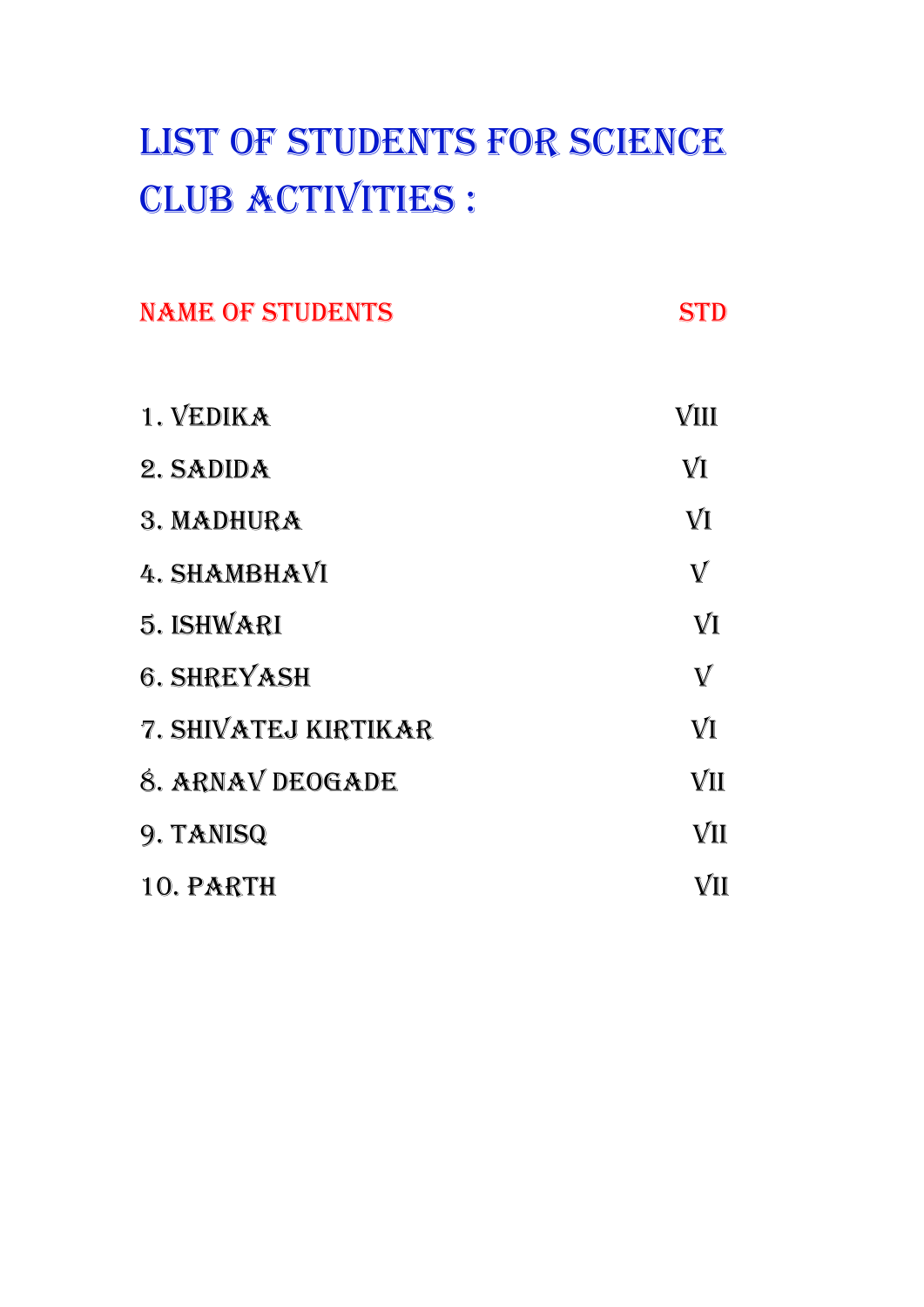### ACTIVITIES OF SCIENCE CLUB :

| <b>MONTH</b> | <b>ACTIVITIES</b>                                    |
|--------------|------------------------------------------------------|
| 1. JUNE      | <b>FIELD VISIT</b>                                   |
| 2. JULY      | CELEBRATING BIRTHDAY OF<br><b>EMINEST SCIENTISTS</b> |
| 3. AUGUST    | PLAN A GARDEN                                        |
| 4. SEPTEMBER | DISPLAYING SCIENCE<br><b>NEWS</b>                    |
| 5. OCTOBER   | <b>PREAPARING CHARTS/</b><br><b>MODELS</b>           |
| 6. NOVEMBER  | DEBATE ON CURRENT EVENT.                             |
| 7. DECEMBER  | PPT PRESENTATION ON<br><b>SCIENTISTS</b>             |
| 8. JANUARY   | <b>SCIENCE QUIZ</b>                                  |